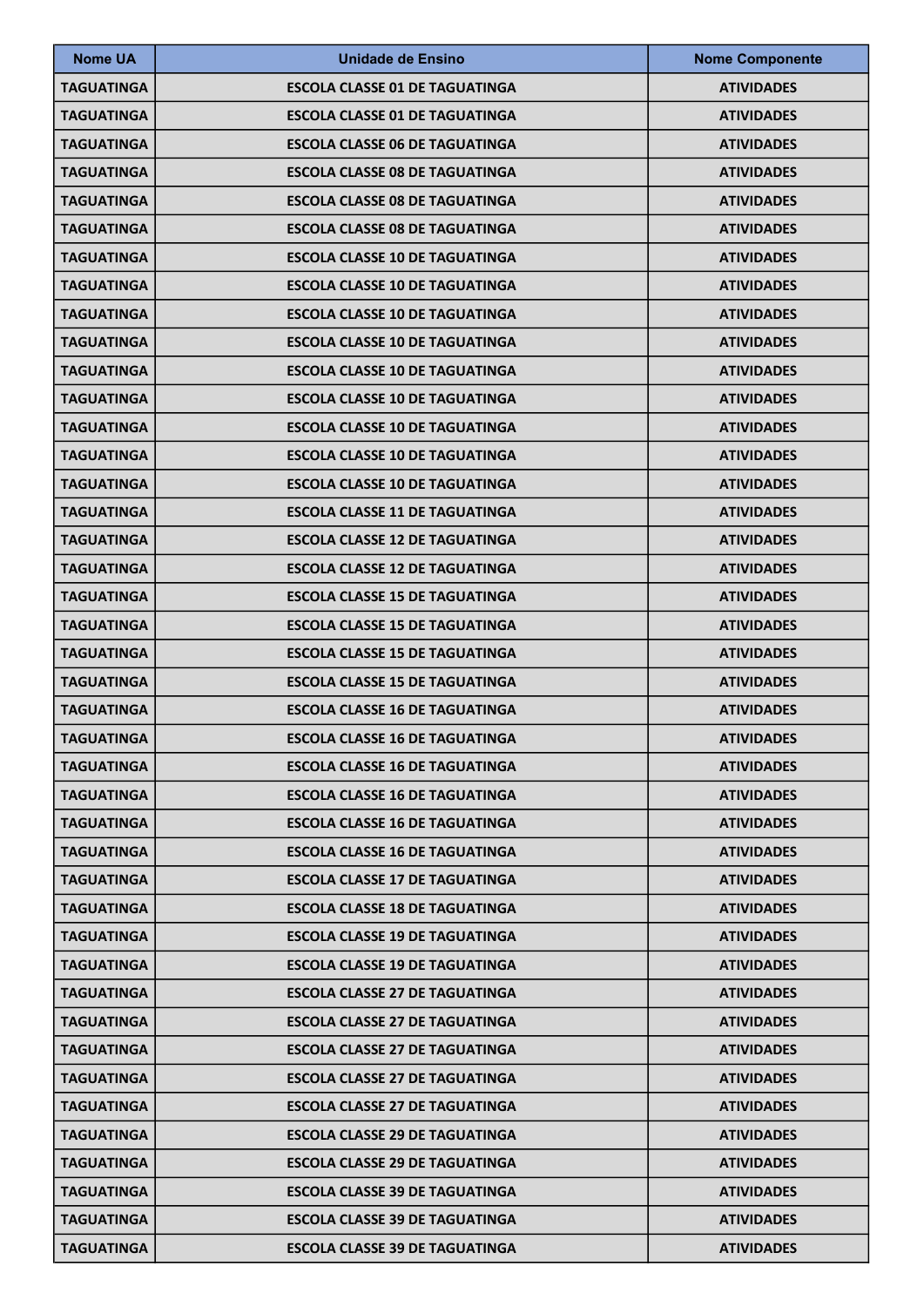| <b>Nome UA</b>    | <b>Unidade de Ensino</b>              | <b>Nome Componente</b> |
|-------------------|---------------------------------------|------------------------|
| <b>TAGUATINGA</b> | <b>ESCOLA CLASSE 39 DE TAGUATINGA</b> | <b>ATIVIDADES</b>      |
| <b>TAGUATINGA</b> | <b>ESCOLA CLASSE 39 DE TAGUATINGA</b> | <b>ATIVIDADES</b>      |
| <b>TAGUATINGA</b> | <b>ESCOLA CLASSE 41 DE TAGUATINGA</b> | <b>ATIVIDADES</b>      |
| <b>TAGUATINGA</b> | <b>ESCOLA CLASSE 41 DE TAGUATINGA</b> | <b>ATIVIDADES</b>      |
| <b>TAGUATINGA</b> | <b>ESCOLA CLASSE 42 DE TAGUATINGA</b> | <b>ATIVIDADES</b>      |
| <b>TAGUATINGA</b> | <b>ESCOLA CLASSE 42 DE TAGUATINGA</b> | <b>ATIVIDADES</b>      |
| <b>TAGUATINGA</b> | <b>ESCOLA CLASSE 42 DE TAGUATINGA</b> | <b>ATIVIDADES</b>      |
| <b>TAGUATINGA</b> | <b>ESCOLA CLASSE 42 DE TAGUATINGA</b> | <b>ATIVIDADES</b>      |
| <b>TAGUATINGA</b> | <b>ESCOLA CLASSE 42 DE TAGUATINGA</b> | <b>ATIVIDADES</b>      |
| <b>TAGUATINGA</b> | <b>ESCOLA CLASSE 42 DE TAGUATINGA</b> | <b>ATIVIDADES</b>      |
| <b>TAGUATINGA</b> | <b>ESCOLA CLASSE 45 DE TAGUATINGA</b> | <b>ATIVIDADES</b>      |
| <b>TAGUATINGA</b> | <b>ESCOLA CLASSE 45 DE TAGUATINGA</b> | <b>ATIVIDADES</b>      |
| <b>TAGUATINGA</b> | <b>ESCOLA CLASSE 46 DE TAGUATINGA</b> | <b>ATIVIDADES</b>      |
| <b>TAGUATINGA</b> | <b>ESCOLA CLASSE 50 DE TAGUATINGA</b> | <b>ATIVIDADES</b>      |
| <b>TAGUATINGA</b> | <b>ESCOLA CLASSE 52 DE TAGUATINGA</b> | <b>ATIVIDADES</b>      |
| <b>TAGUATINGA</b> | <b>ESCOLA CLASSE 52 DE TAGUATINGA</b> | <b>ATIVIDADES</b>      |
| <b>TAGUATINGA</b> | <b>ESCOLA CLASSE 52 DE TAGUATINGA</b> | <b>ATIVIDADES</b>      |
| <b>TAGUATINGA</b> | <b>ESCOLA CLASSE 52 DE TAGUATINGA</b> | <b>ATIVIDADES</b>      |
| <b>TAGUATINGA</b> | <b>ESCOLA CLASSE 52 DE TAGUATINGA</b> | <b>ATIVIDADES</b>      |
| <b>TAGUATINGA</b> | <b>ESCOLA CLASSE 52 DE TAGUATINGA</b> | <b>ATIVIDADES</b>      |
| <b>TAGUATINGA</b> | <b>ESCOLA CLASSE 52 DE TAGUATINGA</b> | <b>ATIVIDADES</b>      |
| <b>TAGUATINGA</b> | <b>ESCOLA CLASSE 52 DE TAGUATINGA</b> | <b>ATIVIDADES</b>      |
| <b>TAGUATINGA</b> | <b>ESCOLA CLASSE 52 DE TAGUATINGA</b> | <b>ATIVIDADES</b>      |
| <b>TAGUATINGA</b> | <b>ESCOLA CLASSE 52 DE TAGUATINGA</b> | <b>ATIVIDADES</b>      |
| <b>TAGUATINGA</b> | <b>ESCOLA CLASSE 52 DE TAGUATINGA</b> | <b>ATIVIDADES</b>      |
| <b>TAGUATINGA</b> | <b>ESCOLA CLASSE 52 DE TAGUATINGA</b> | <b>ATIVIDADES</b>      |
| <b>TAGUATINGA</b> | <b>ESCOLA CLASSE 52 DE TAGUATINGA</b> | <b>ATIVIDADES</b>      |
| <b>TAGUATINGA</b> | <b>ESCOLA CLASSE 52 DE TAGUATINGA</b> | <b>ATIVIDADES</b>      |
| <b>TAGUATINGA</b> | <b>ESCOLA CLASSE 52 DE TAGUATINGA</b> | <b>ATIVIDADES</b>      |
| <b>TAGUATINGA</b> | <b>ESCOLA CLASSE 52 DE TAGUATINGA</b> | <b>ATIVIDADES</b>      |
| <b>TAGUATINGA</b> | <b>ESCOLA CLASSE 52 DE TAGUATINGA</b> | <b>ATIVIDADES</b>      |
| <b>TAGUATINGA</b> | <b>ESCOLA CLASSE 52 DE TAGUATINGA</b> | <b>ATIVIDADES</b>      |
| <b>TAGUATINGA</b> | <b>ESCOLA CLASSE 52 DE TAGUATINGA</b> | <b>ATIVIDADES</b>      |
| <b>TAGUATINGA</b> | <b>ESCOLA CLASSE 52 DE TAGUATINGA</b> | <b>ATIVIDADES</b>      |
| <b>TAGUATINGA</b> | <b>ESCOLA CLASSE 52 DE TAGUATINGA</b> | <b>ATIVIDADES</b>      |
| <b>TAGUATINGA</b> | <b>ESCOLA CLASSE 52 DE TAGUATINGA</b> | <b>ATIVIDADES</b>      |
| <b>TAGUATINGA</b> | <b>ESCOLA CLASSE 52 DE TAGUATINGA</b> | <b>ATIVIDADES</b>      |
| <b>TAGUATINGA</b> | <b>ESCOLA CLASSE 52 DE TAGUATINGA</b> | <b>ATIVIDADES</b>      |
| <b>TAGUATINGA</b> | <b>ESCOLA CLASSE 53 DE TAGUATINGA</b> | <b>ATIVIDADES</b>      |
| TAGUATINGA        | ESCOLA CLASSE 53 DE TAGUATINGA        | <b>ATIVIDADES</b>      |
| <b>TAGUATINGA</b> | <b>ESCOLA CLASSE 53 DE TAGUATINGA</b> | <b>ATIVIDADES</b>      |
| <b>TAGUATINGA</b> | <b>ESCOLA CLASSE 53 DE TAGUATINGA</b> | <b>ATIVIDADES</b>      |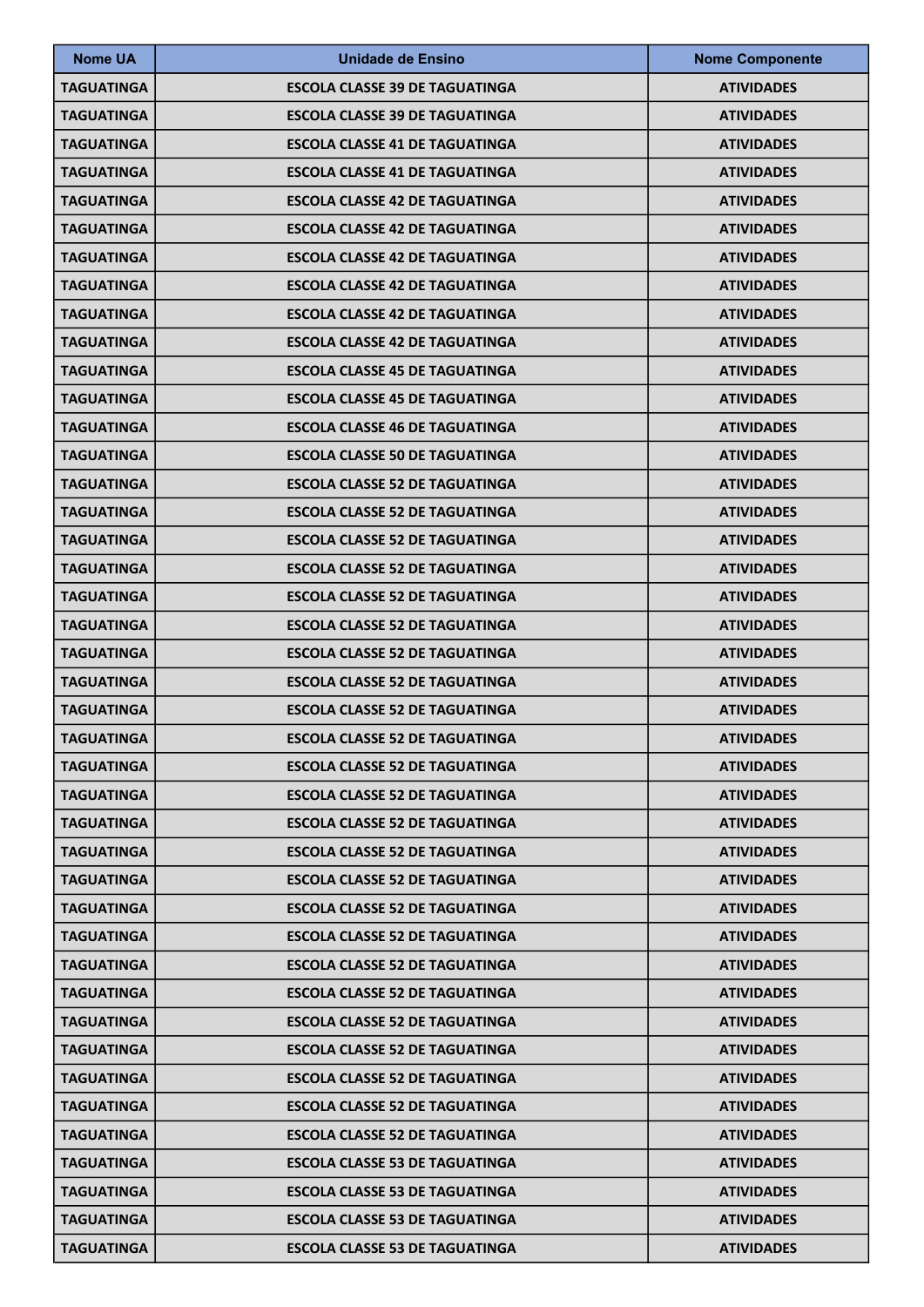| <b>Nome UA</b>    | <b>Unidade de Ensino</b>                             | <b>Nome Componente</b> |
|-------------------|------------------------------------------------------|------------------------|
| <b>TAGUATINGA</b> | <b>ESCOLA CLASSE 53 DE TAGUATINGA</b>                | <b>ATIVIDADES</b>      |
| <b>TAGUATINGA</b> | <b>ESCOLA CLASSE 53 DE TAGUATINGA</b>                | <b>ATIVIDADES</b>      |
| <b>TAGUATINGA</b> | <b>ESCOLA CLASSE 53 DE TAGUATINGA</b>                | <b>ATIVIDADES</b>      |
| <b>TAGUATINGA</b> | <b>ESCOLA CLASSE 02 DE VICENTE PIRES</b>             | <b>ATIVIDADES</b>      |
| <b>TAGUATINGA</b> | <b>ESCOLA CLASSE 02 DE VICENTE PIRES</b>             | <b>ATIVIDADES</b>      |
| <b>TAGUATINGA</b> | <b>ESCOLA CLASSE 02 DE VICENTE PIRES</b>             | <b>ATIVIDADES</b>      |
| <b>TAGUATINGA</b> | <b>ESCOLA CLASSE 02 DE VICENTE PIRES</b>             | <b>ATIVIDADES</b>      |
| <b>TAGUATINGA</b> | <b>ESCOLA CLASSE 02 DE VICENTE PIRES</b>             | <b>ATIVIDADES</b>      |
| <b>TAGUATINGA</b> | CENTRO DE EDUCAÇÃO INFANTIL 01 DE TAGUATINGA         | <b>ATIVIDADES</b>      |
| <b>TAGUATINGA</b> | CENTRO DE EDUCAÇÃO INFANTIL 01 DE TAGUATINGA         | <b>ATIVIDADES</b>      |
| <b>TAGUATINGA</b> | CENTRO DE EDUCAÇÃO INFANTIL 02 DE TAGUATINGA         | <b>ATIVIDADES</b>      |
| <b>TAGUATINGA</b> | CENTRO DE EDUCAÇÃO INFANTIL 02 DE TAGUATINGA         | <b>ATIVIDADES</b>      |
| <b>TAGUATINGA</b> | CENTRO DE EDUCAÇÃO INFANTIL 02 DE TAGUATINGA         | <b>ATIVIDADES</b>      |
| <b>TAGUATINGA</b> | CENTRO DE EDUCAÇÃO INFANTIL 02 DE TAGUATINGA         | <b>ATIVIDADES</b>      |
| <b>TAGUATINGA</b> | CENTRO DE EDUCAÇÃO INFANTIL 04 DE TAGUATINGA         | <b>ATIVIDADES</b>      |
| <b>TAGUATINGA</b> | CENTRO DE EDUCAÇÃO INFANTIL 04 DE TAGUATINGA         | <b>ATIVIDADES</b>      |
| <b>TAGUATINGA</b> | CENTRO DE EDUCAÇÃO INFANTIL 03 DE TAGUATINGA         | <b>ATIVIDADES</b>      |
| <b>TAGUATINGA</b> | CENTRO DE EDUCAÇÃO INFANTIL 03 DE TAGUATINGA         | <b>ATIVIDADES</b>      |
| <b>TAGUATINGA</b> | CENTRO DE EDUCAÇÃO INFANTIL 03 DE TAGUATINGA         | <b>ATIVIDADES</b>      |
| <b>TAGUATINGA</b> | CENTRO DE EDUCAÇÃO INFANTIL 03 DE TAGUATINGA         | <b>ATIVIDADES</b>      |
| <b>TAGUATINGA</b> | CAIC PROFESSOR WALTER JOSÉ DE MOURA                  | <b>ATIVIDADES</b>      |
| <b>TAGUATINGA</b> | CAIC PROFESSOR WALTER JOSÉ DE MOURA                  | <b>ATIVIDADES</b>      |
| <b>TAGUATINGA</b> | CAIC PROFESSOR WALTER JOSÉ DE MOURA                  | <b>ATIVIDADES</b>      |
| <b>TAGUATINGA</b> | CAIC PROFESSOR WALTER JOSÉ DE MOURA                  | <b>ATIVIDADES</b>      |
| <b>TAGUATINGA</b> | CAIC PROFESSOR WALTER JOSÉ DE MOURA                  | <b>ATIVIDADES</b>      |
| <b>TAGUATINGA</b> | CENTRO DE EDUCAÇÃO INFANTIL 06 DE TAGUATINGA         | <b>ATIVIDADES</b>      |
| <b>TAGUATINGA</b> | CENTRO DE EDUCAÇÃO INFANTIL 06 DE TAGUATINGA         | <b>ATIVIDADES</b>      |
| <b>TAGUATINGA</b> | CENTRO DE EDUCAÇÃO INFANTIL 06 DE TAGUATINGA         | <b>ATIVIDADES</b>      |
| <b>TAGUATINGA</b> | CENTRO DE EDUCAÇÃO INFANTIL 06 DE TAGUATINGA         | <b>ATIVIDADES</b>      |
| <b>TAGUATINGA</b> | CENTRO DE ENSINO FUNDAMENTAL 21 DE TAGUATINGA        | <b>ATIVIDADES</b>      |
| <b>TAGUATINGA</b> | <b>CENTRO DE ENSINO FUNDAMENTAL 21 DE TAGUATINGA</b> | <b>ATIVIDADES</b>      |
| <b>TAGUATINGA</b> | <b>CENTRO DE ENSINO FUNDAMENTAL 21 DE TAGUATINGA</b> | <b>ATIVIDADES</b>      |
| <b>TAGUATINGA</b> | <b>CENTRO DE ENSINO FUNDAMENTAL 21 DE TAGUATINGA</b> | <b>ATIVIDADES</b>      |
| <b>TAGUATINGA</b> | CENTRO DE EDUCAÇÃO INFANTIL 05 DE TAGUATINGA         | <b>ATIVIDADES</b>      |
| <b>TAGUATINGA</b> | CENTRO DE EDUCAÇÃO INFANTIL 05 DE TAGUATINGA         | <b>ATIVIDADES</b>      |
| <b>TAGUATINGA</b> | CENTRO DE EDUCAÇÃO INFANTIL 05 DE TAGUATINGA         | <b>ATIVIDADES</b>      |
| <b>TAGUATINGA</b> | CENTRO DE EDUCAÇÃO INFANTIL 05 DE TAGUATINGA         | <b>ATIVIDADES</b>      |
| <b>TAGUATINGA</b> | CENTRO DE EDUCAÇÃO INFANTIL 05 DE TAGUATINGA         | <b>ATIVIDADES</b>      |
| <b>TAGUATINGA</b> | CENTRO DE EDUCAÇÃO INFANTIL 07 DE TAGUATINGA         | <b>ATIVIDADES</b>      |
| <b>TAGUATINGA</b> | CENTRO DE EDUCAÇÃO INFANTIL 07 DE TAGUATINGA         | <b>ATIVIDADES</b>      |
| <b>TAGUATINGA</b> | Centro de Educação infantil 08 de Taguatinga         | <b>ATIVIDADES</b>      |
| <b>TAGUATINGA</b> | Centro de Educação infantil 08 de Taguatinga         | <b>ATIVIDADES</b>      |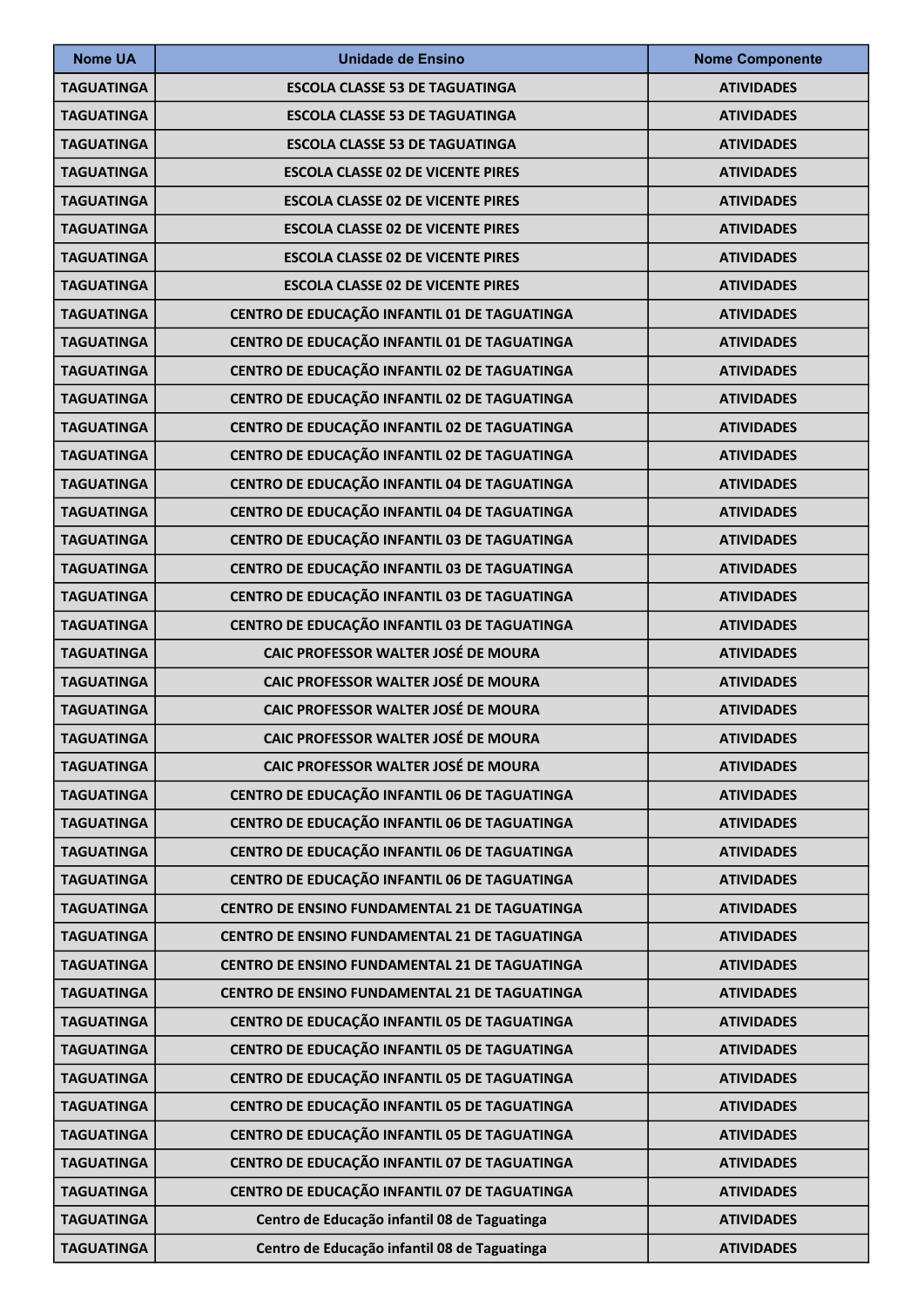| <b>Nome UA</b>    | <b>Unidade de Ensino</b>                                   | <b>Nome Componente</b>   |
|-------------------|------------------------------------------------------------|--------------------------|
| <b>TAGUATINGA</b> | Centro de Educação infantil 08 de Taguatinga               | <b>ATIVIDADES</b>        |
| <b>TAGUATINGA</b> | Centro Educacional 04 de Taguatinga                        | <b>BIOLOGIA</b>          |
| <b>TAGUATINGA</b> | <b>CENTRO EDUCACIONAL 07 DE TAGUATINGA</b>                 | <b>BIOLOGIA</b>          |
| <b>TAGUATINGA</b> | <b>CENTRO DE ENSINO FUNDAMENTAL 08 DE TAGUATINGA</b>       | <b>CIENCIAS NATURAIS</b> |
| <b>TAGUATINGA</b> | <b>CENTRO DE ENSINO FUNDAMENTAL 11 DE TAGUATINGA</b>       | <b>CIENCIAS NATURAIS</b> |
| <b>TAGUATINGA</b> | <b>CENTRO DE ENSINO FUNDAMENTAL 14 DE TAGUATINGA</b>       | <b>CIENCIAS NATURAIS</b> |
| <b>TAGUATINGA</b> | <b>CENTRO DE ENSINO FUNDAMENTAL 15 DE TAGUATINGA</b>       | <b>CIENCIAS NATURAIS</b> |
| <b>TAGUATINGA</b> | <b>CENTRO DE ENSINO FUNDAMENTAL 17 DE TAGUATINGA</b>       | <b>CIENCIAS NATURAIS</b> |
| <b>TAGUATINGA</b> | CENTRO DE ENSINO FUNDAMENTAL 17 DE TAGUATINGA              | <b>CIENCIAS NATURAIS</b> |
| <b>TAGUATINGA</b> | CENTRO DE EDUCAÇÃO PROFISSIONAL ESCOLA TÉCNICA DE BRASÍLIA | <b>ELETRÔNICA</b>        |
| <b>TAGUATINGA</b> | CENTRO DE EDUCAÇÃO PROFISSIONAL ESCOLA TÉCNICA DE BRASÍLIA | <b>ELETRÔNICA</b>        |
| <b>TAGUATINGA</b> | <b>CENTRO DE ENSINO MÉDIO AVE BRANCA</b>                   | <b>FILOSOFIA</b>         |
| <b>TAGUATINGA</b> | <b>CENTRO EDUCACIONAL 05 DE TAGUATINGA</b>                 | <b>FILOSOFIA</b>         |
| <b>TAGUATINGA</b> | CENTRO DE ENSINO FUNDAMENTAL 03 DE TAGUATINGA              | <b>GEOGRAFIA</b>         |
| <b>TAGUATINGA</b> | CENTRO DE ENSINO FUNDAMENTAL 03 DE TAGUATINGA              | <b>GEOGRAFIA</b>         |
| <b>TAGUATINGA</b> | <b>CENTRO DE ENSINO FUNDAMENTAL 10 DE TAGUATINGA</b>       | <b>GEOGRAFIA</b>         |
| <b>TAGUATINGA</b> | <b>CENTRO DE ENSINO FUNDAMENTAL 10 DE TAGUATINGA</b>       | <b>GEOGRAFIA</b>         |
| <b>TAGUATINGA</b> | <b>CENTRO DE ENSINO FUNDAMENTAL 11 DE TAGUATINGA</b>       | <b>GEOGRAFIA</b>         |
| <b>TAGUATINGA</b> | CENTRO DE ENSINO FUNDAMENTAL 12 DE TAGUATINGA              | <b>GEOGRAFIA</b>         |
| <b>TAGUATINGA</b> | CENTRO DE ENSINO FUNDAMENTAL 12 DE TAGUATINGA              | <b>GEOGRAFIA</b>         |
| <b>TAGUATINGA</b> | CENTRO DE ENSINO FUNDAMENTAL 12 DE TAGUATINGA              | <b>GEOGRAFIA</b>         |
| <b>TAGUATINGA</b> | CENTRO DE ENSINO FUNDAMENTAL 16 DE TAGUATINGA              | <b>GEOGRAFIA</b>         |
| <b>TAGUATINGA</b> | <b>CENTRO DE ENSINO FUNDAMENTAL 04 DE TAGUATINGA</b>       | <b>HISTORIA</b>          |
| <b>TAGUATINGA</b> | CENTRO DE ENSINO FUNDAMENTAL 04 DE TAGUATINGA              | <b>HISTORIA</b>          |
| <b>TAGUATINGA</b> | <b>CENTRO DE ENSINO FUNDAMENTAL 09 DE TAGUATINGA</b>       | <b>HISTORIA</b>          |
| <b>TAGUATINGA</b> | <b>CENTRO DE ENSINO FUNDAMENTAL 10 DE TAGUATINGA</b>       | <b>HISTORIA</b>          |
| <b>TAGUATINGA</b> | <b>CENTRO DE ENSINO FUNDAMENTAL 16 DE TAGUATINGA</b>       | <b>HISTORIA</b>          |
| <b>TAGUATINGA</b> | <b>CENTRO DE ENSINO MÉDIO EIT</b>                          | <b>HISTORIA</b>          |
| <b>TAGUATINGA</b> | <b>CENTRO EDUCACIONAL 07 DE TAGUATINGA</b>                 | <b>HISTORIA</b>          |
| <b>TAGUATINGA</b> | CENTRO DE EDUCAÇÃO PROFISSIONAL ESCOLA TÉCNICA DE BRASÍLIA | <b>INFORMÁTICA</b>       |
| <b>TAGUATINGA</b> | CENTRO DE EDUCAÇÃO PROFISSIONAL ESCOLA TÉCNICA DE BRASÍLIA | <b>INFORMÁTICA</b>       |
| <b>TAGUATINGA</b> | CENTRO DE EDUCAÇÃO PROFISSIONAL ESCOLA TÉCNICA DE BRASÍLIA | <b>INFORMÁTICA</b>       |
| <b>TAGUATINGA</b> | CENTRO DE EDUCAÇÃO PROFISSIONAL ESCOLA TÉCNICA DE BRASÍLIA | <b>INFORMÁTICA</b>       |
| <b>TAGUATINGA</b> | <b>CENTRO EDUCACIONAL 06 DE TAGUATINGA</b>                 | LEM/ESPANHOL             |
| <b>TAGUATINGA</b> | CENTRO INTERESCOLAR DE LÍNGUAS DE TAGUATINGA               | LEM/Francês              |
| <b>TAGUATINGA</b> | CENTRO INTERESCOLAR DE LÍNGUAS DE TAGUATINGA               | LEM/Francês              |
| <b>TAGUATINGA</b> | CENTRO DE ENSINO FUNDAMENTAL VILA AREAL                    | LEM/INGLES               |
| <b>TAGUATINGA</b> | <b>CENTRO EDUCACIONAL 05 DE TAGUATINGA</b>                 | LEM/INGLES               |
| <b>TAGUATINGA</b> | <b>CENTRO DE ENSINO FUNDAMENTAL 19 DE TAGUATINGA</b>       | LEM/INGLES               |
| <b>TAGUATINGA</b> | <b>CENTRO DE ENSINO FUNDAMENTAL 16 DE TAGUATINGA</b>       | LEM/INGLES               |
| <b>TAGUATINGA</b> | CENTRO DE ENSINO FUNDAMENTAL 04 DE TAGUATINGA              | <b>LINGUA PORTUGUESA</b> |
| <b>TAGUATINGA</b> | CENTRO DE ENSINO FUNDAMENTAL 08 DE TAGUATINGA              | <b>LINGUA PORTUGUESA</b> |